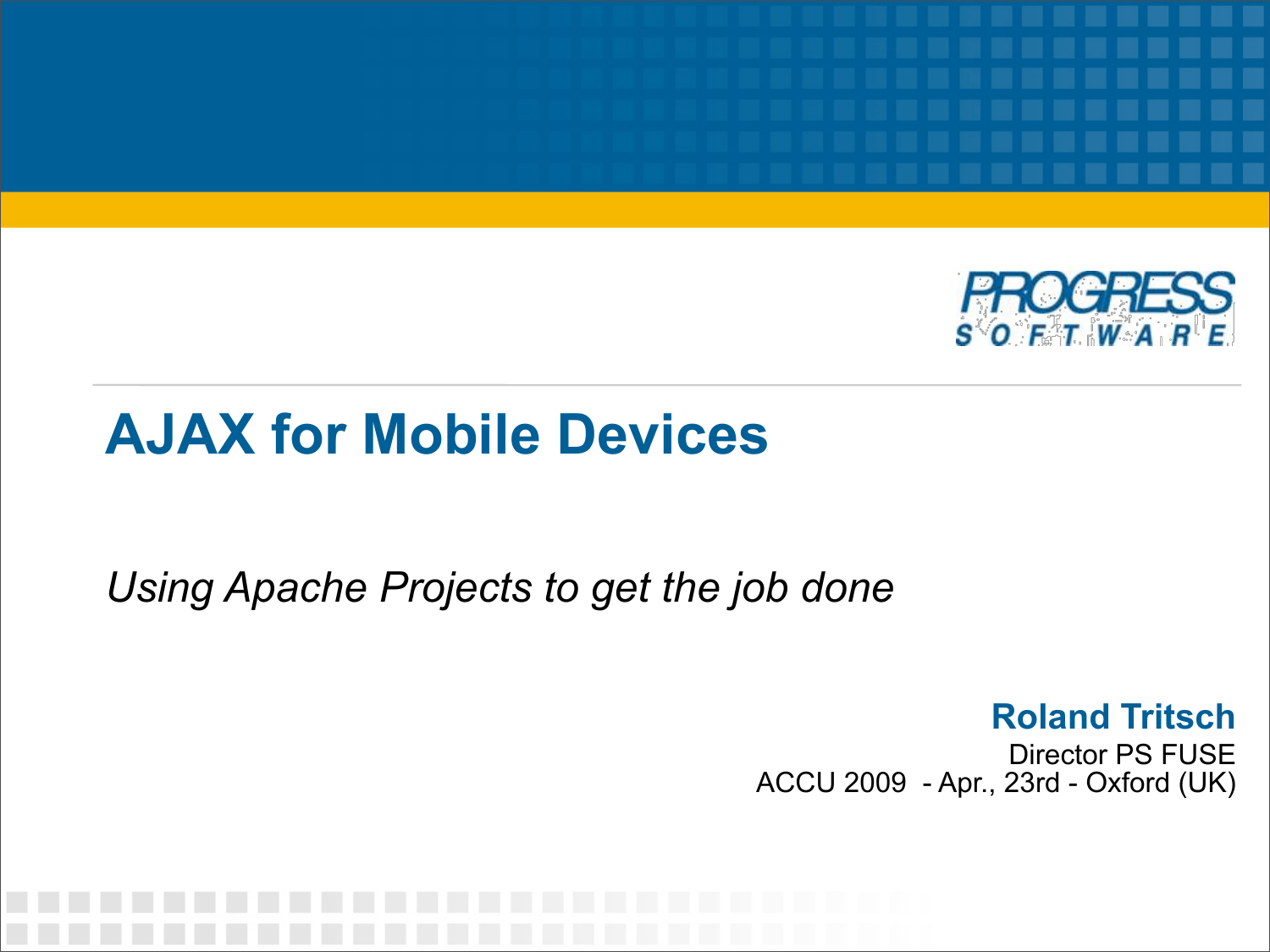#### Why is this relevant?

#### *"Mobile is the next Desktop!"*

- **The only bright spot in the PC industry is netbooks. Analysts at the Gartner** research company said shipments rose to 4.4 million devices in the third quarter of 2008, from 500,000 units in the first quarter of last year. **Analysts say sales could double this year despite a deep worldwide recession**." - NYT - 26/01/2009
- "According to new research from CompassIntelligence.com, **businesses in the US will spend roughly \$11.6 billion on mobile applications by 2012**. ... <snip> ...The highly mobile Healthcare industry is expected to spend an estimated \$1.1 billion on mobile applications by 2012, although the Government and Services industries are expected to be the top spenders on mobile applications." - Compass Intelligence - 04/09/2008
- "An iPhone record: **500 million App Store downloads**" Apple 16/01/2009
- Internet usage on mobile devices has dramatically increased since 2007. This proliferation is the result of a rapid increase in processor power, improvements in network connectivity and reductions in the costs of mobile computing. Many mobile devices now include the same or similar Web browsing software as desktop computers. **As a consequence, mobile device users expect access to the World Wide Web anytime, anywhere and from any device.** - MobileAjax - 2008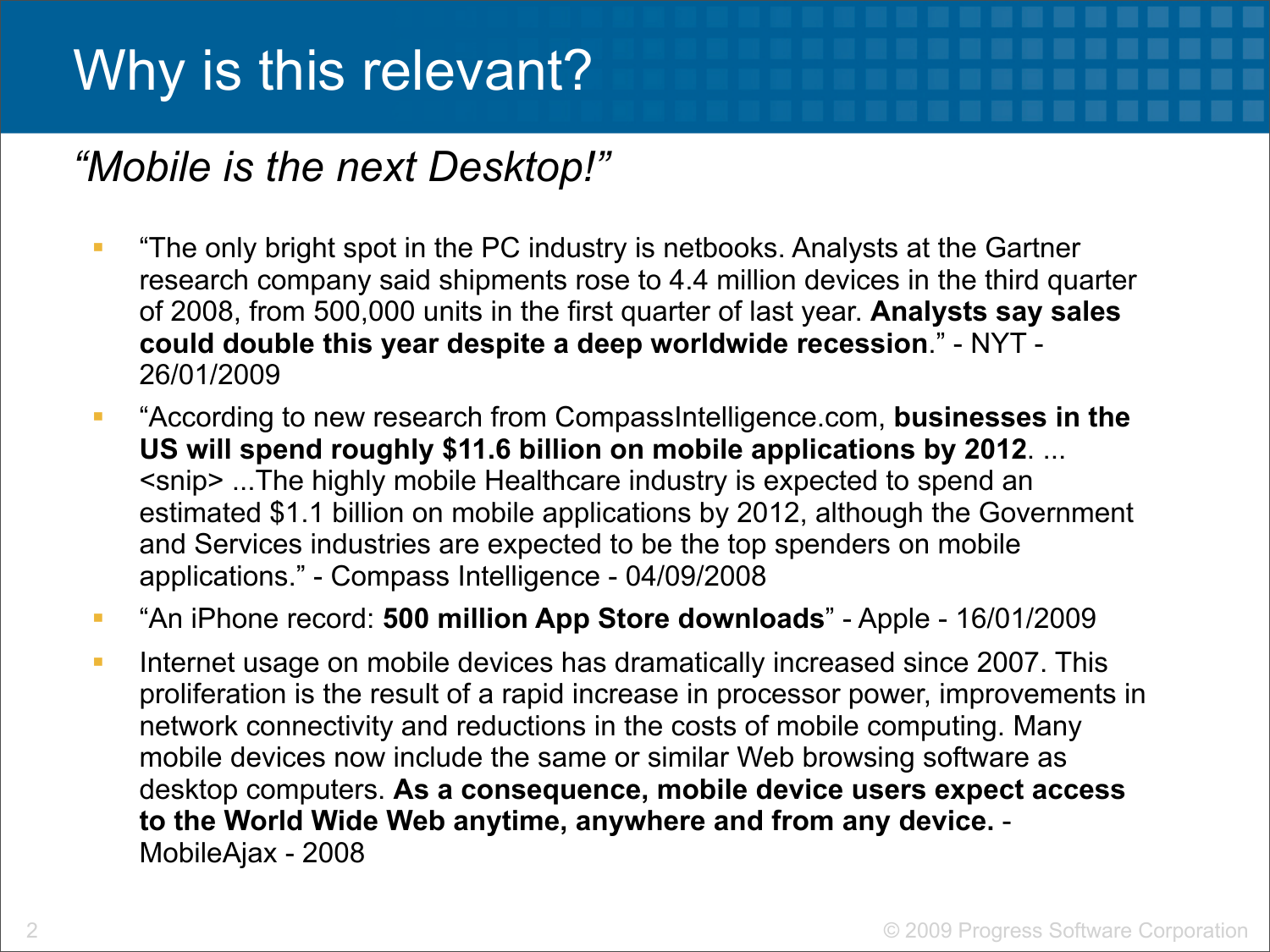#### Why is this relevant?

#### *"Mobile is the next Desktop!"*

**The only bright spot in the PC industry is netbooks. Analysts at the Gartner** research company said shipments rose to 4.4 million devices in the third quarter of 2008, from 500,000 units in the first quarter of last year. **Analysts say sales** 

Developing solutions for the

**could double the system of the double system and double recession**  $26/01/$ 

- 
- "According to new research from CompassIntelligence.com, **businesses in the**  US will mobile platform will more and <snip> ...The highly mobile Healthcare industry is expected to spend an estime  $\blacksquare$  more become part of the  $\blacksquare$  anti and  $S_t$  are expected to be the top spendid to be the top spendid to be the top spendid top spendid to be the top spendid to be the top spendid to be the top spendid to be the top spendid to be the top spendid to be the t applice everyday software engineering "An iPhone record: **500 million Apple - 16/01/2009 million App Store downloads** Internet usage on mobile devices and the challenge! more become part of the

proliferation is the result of a rapid increase in processor power, improvements in network connectivity and reductions in the costs of mobile computing. Many mobile devices now include the same or similar Web browsing software as desktop computers. **As a consequence, mobile device users expect access to the World Wide Web anytime, anywhere and from any device.** - MobileAjax - 2008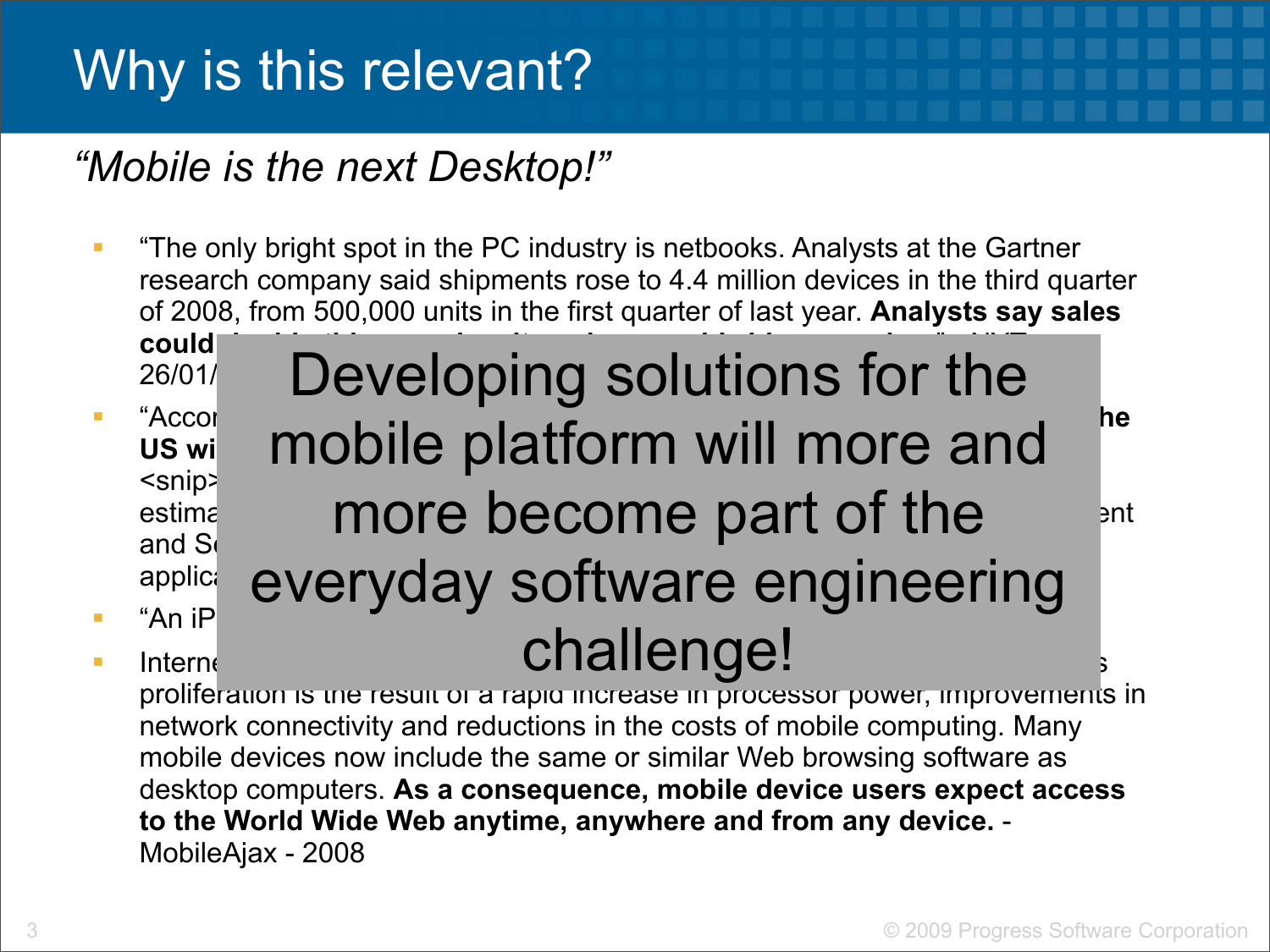*... is also about money!*

- Build and maintain distributed (mobile) applications/systems and minimize the cost doing it
- A key cost factor are people
	- Ramping up a skill and/or have them use a skill
- You need to A&D systems that are "easy" to build and maintain
	- AST Architecture, Standard, Tools
	- A&D and Code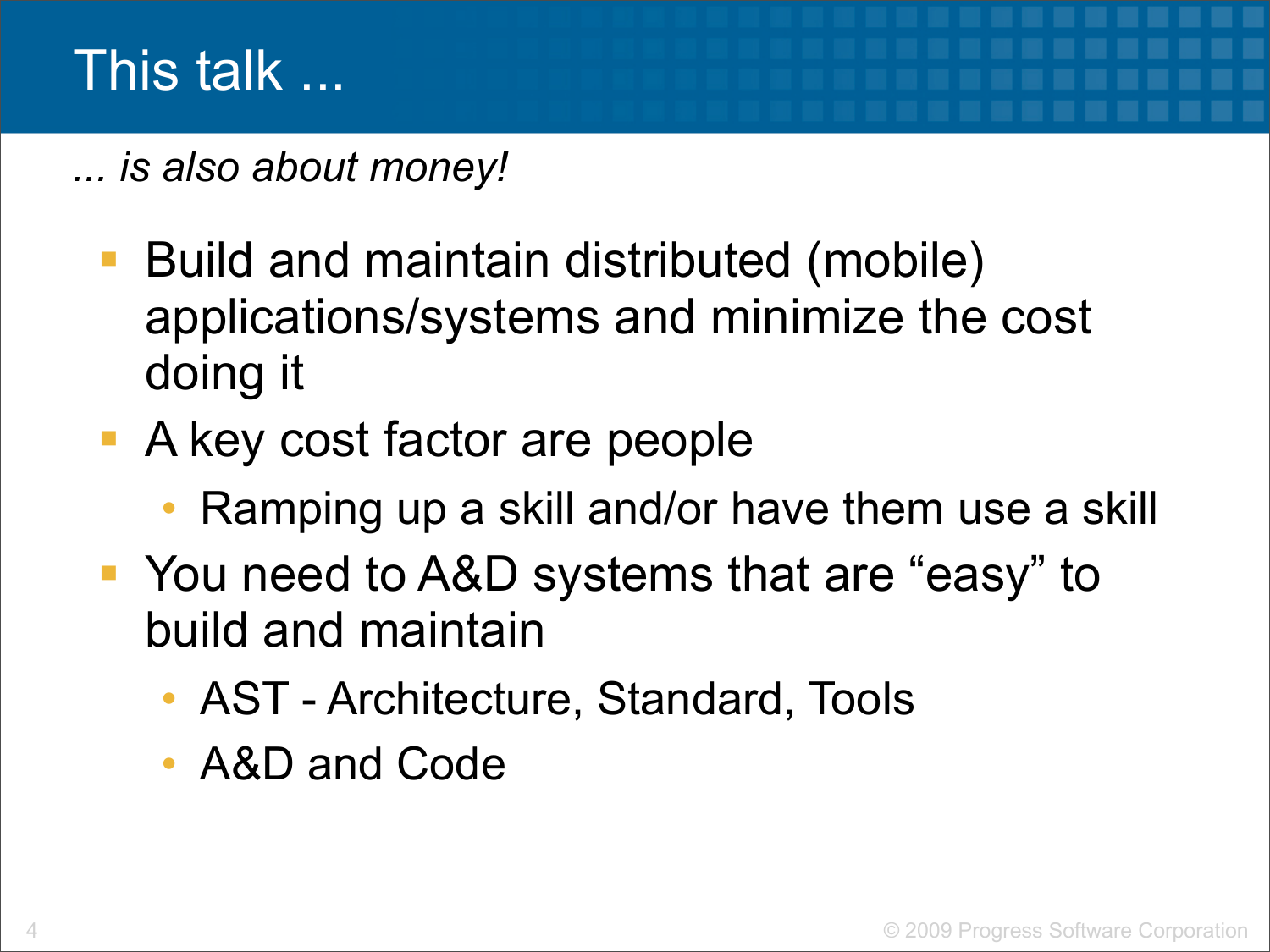#### What are the options?

*One way to look at it ... (the "if-you-have-to" approach)*

#### Go Native ...

- iPhone SDK (Objective-C), Windows Mobile (C++), Symbian (C++), Palm (C++), Blackberry (C++), Android (C++)
- High cost, very good results
- **Use Java...** 
	- CLDC/MIDP, CDC, AGUI, OSGi, lots of JSRs
	- Medium cost, good results
- Use the Browser (and AJAX :)) ...
	- Internet Explorer, Safari, Firefox, Opera
	- Low cost, maybe "good enough" results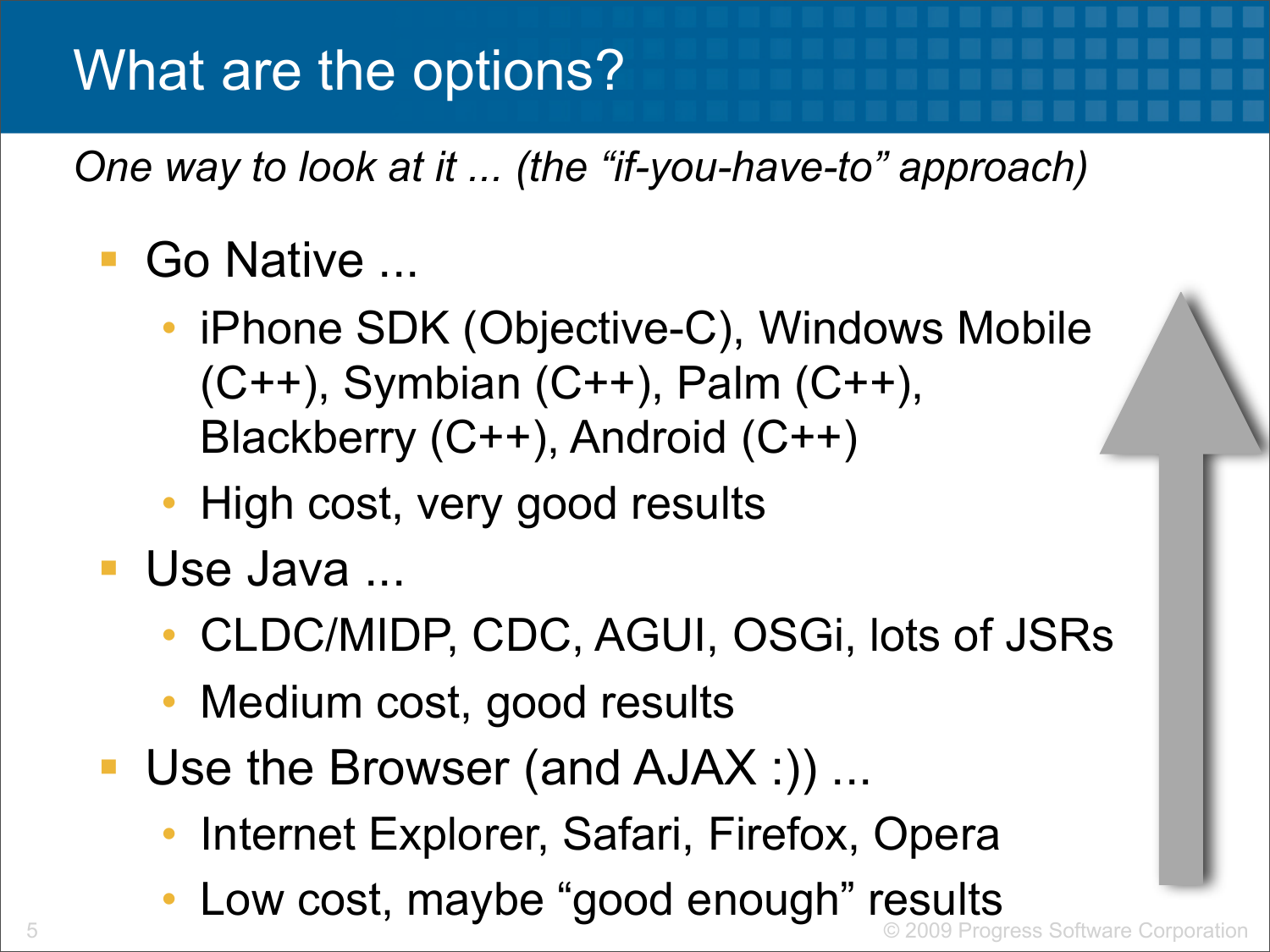#### The Project(s) ...

*... that were driving some of the research!*

#### Mobile Health Care Solution

- To make patient data available to doctors and nurses, while they provide home-care services
- Cutting costs in the health care system and increase traffic on the mobile network
- Mobile Payment Solution
	- Use mobile devices to make "cheque" like payments between businesses and individuals
	- Use a widest possible variety of devices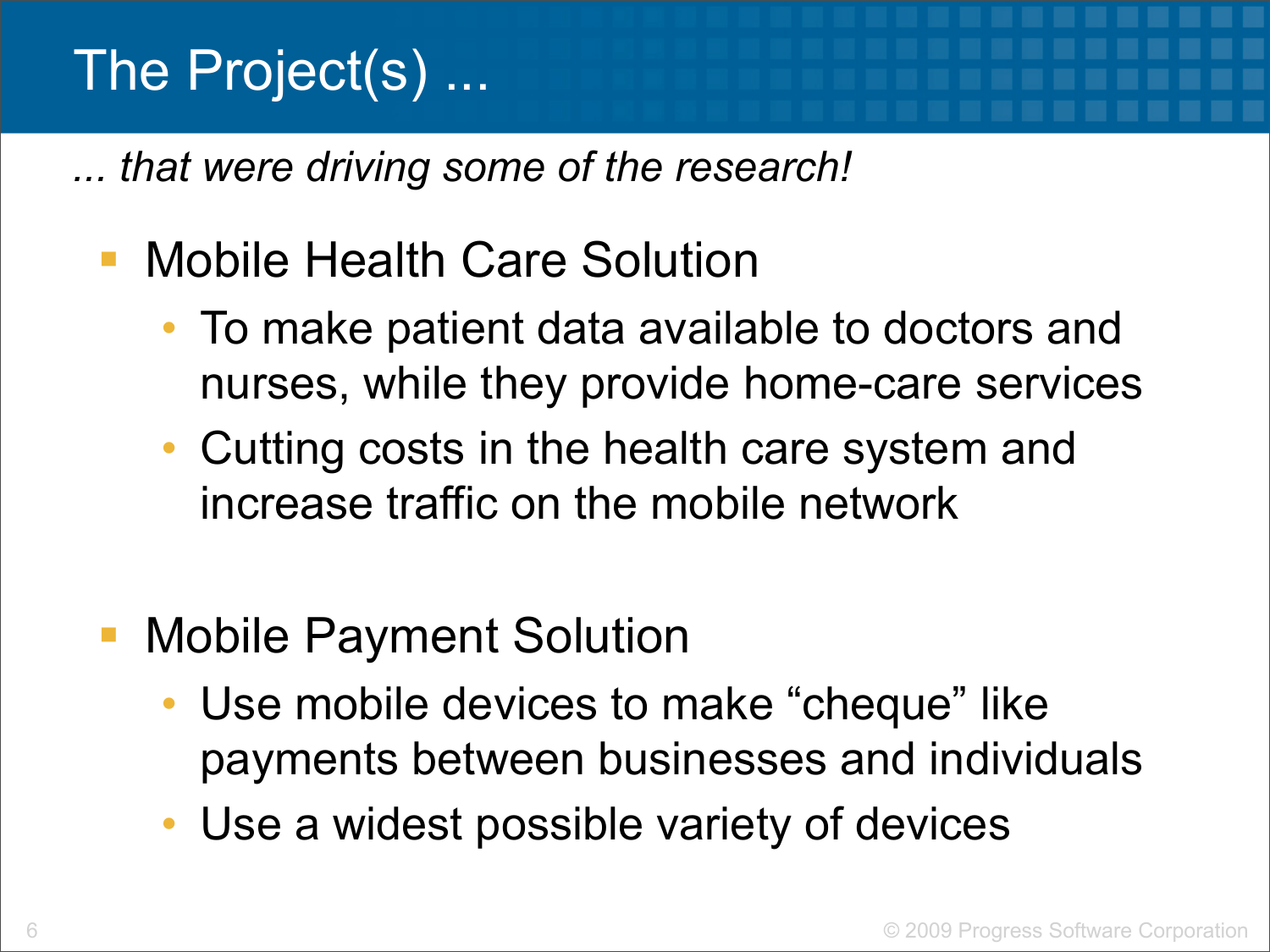

- Why is this relevant?
- Characteristics of a Mobile-SOA Platform
	- Comparing the available approaches
- **Using AJAX to get the job done** 
	- Introducing AJAX and some relevant Apache **Projects**
- Summary, Wrap Up and Q&A
	- The "Sensoric" Revolution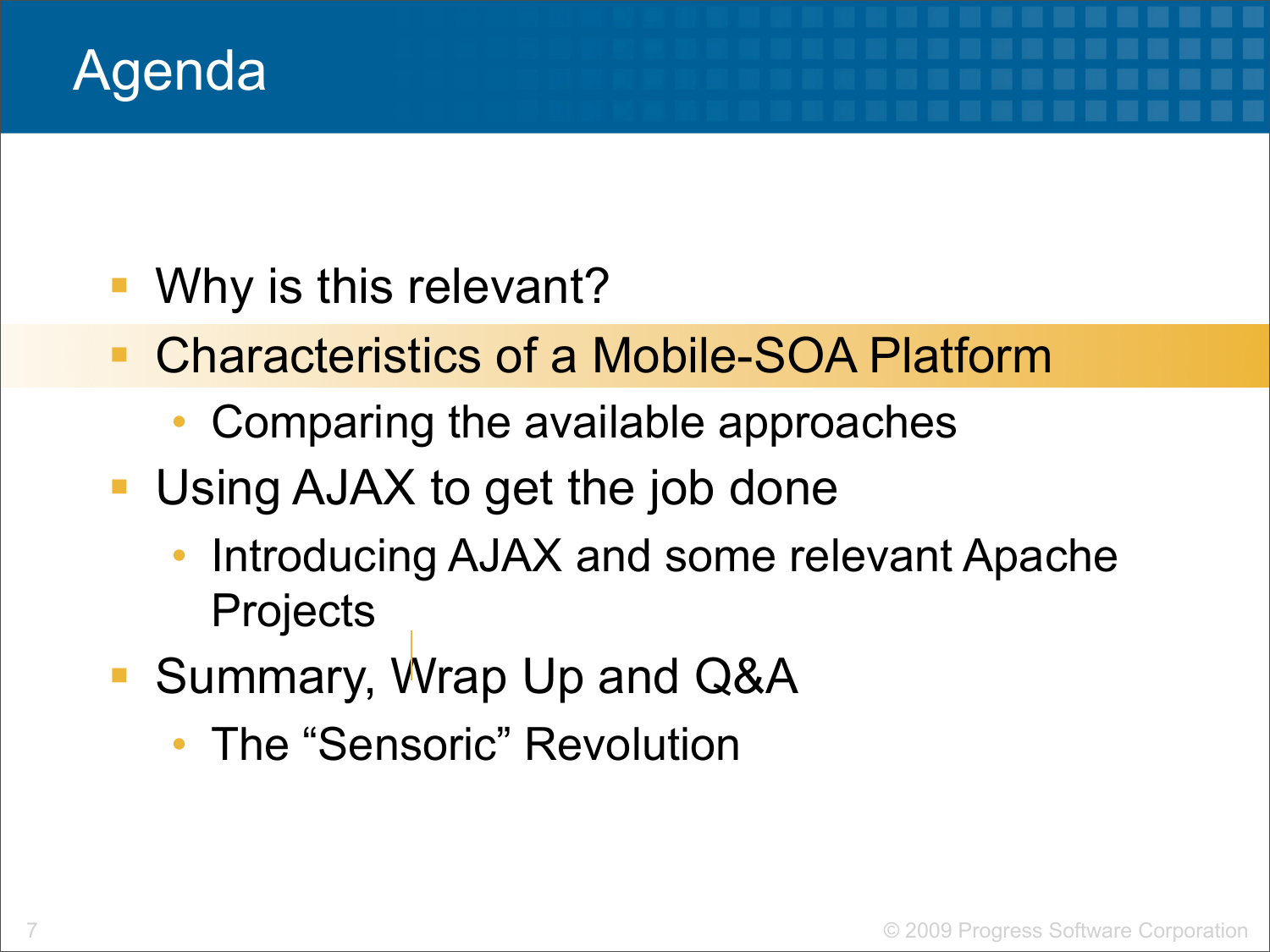#### What makes "Mobile" special?

*The client side hardware/the devices!*

- **Limited Hardware** 
	- Limited Screen "Real Estate"
	- Limited CPU, main memory, disk space
- **E.** Limited Network Connectivity
	- Limited Bandwidth
	- Unreliable Network Connectivity
- **The Application Design** 
	- Offline vs. Online
	- Request/Response vs. Fire-and-Forget
	- Short- vs. Long-Running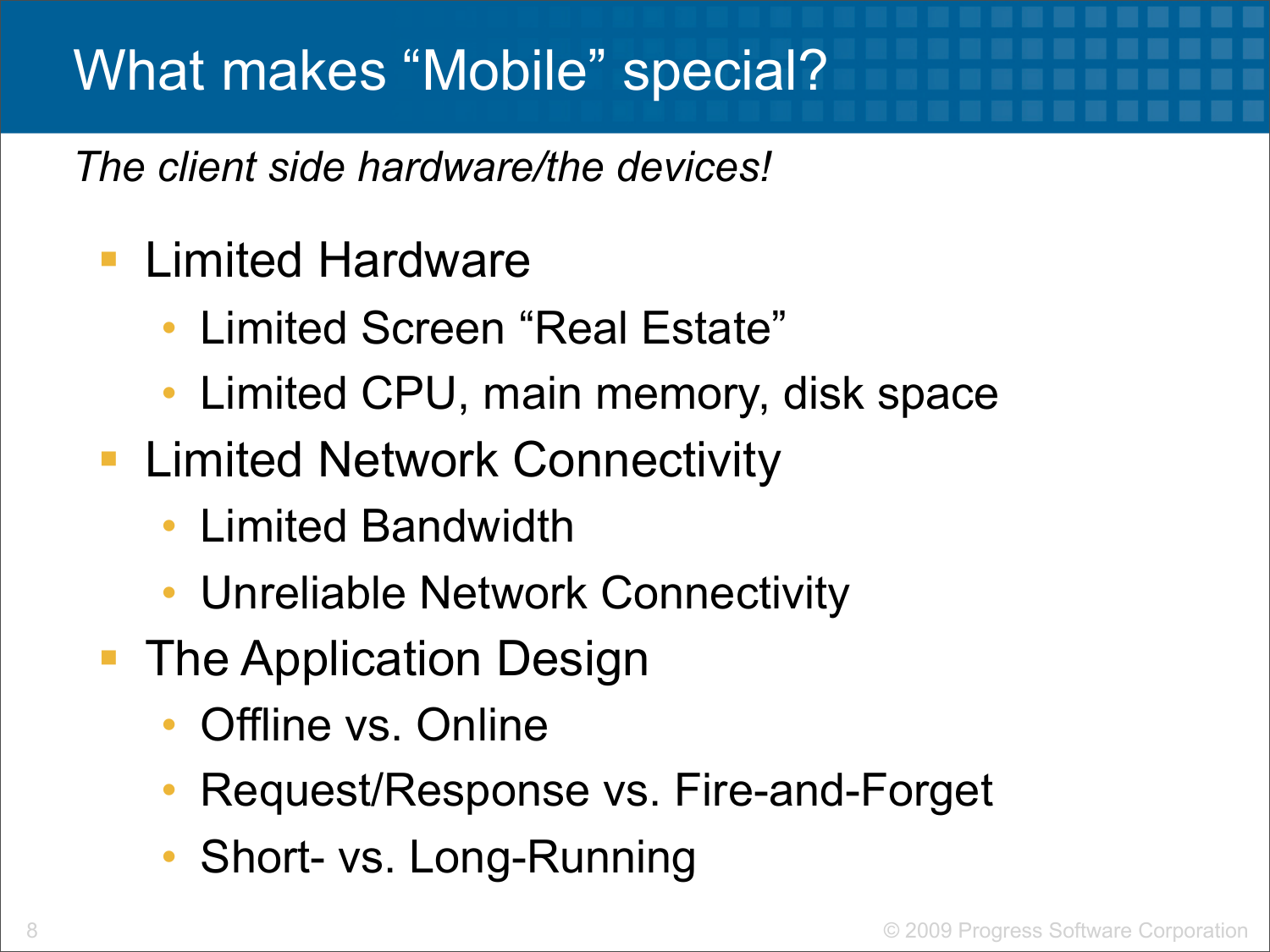#### "Mobile" A&D requirements

Design for maximum battery life

- No constant looping/heavy CPU usage
- No polling
- DOM/XML parsing is expensive – consider JSON
- Design for minimum data traffic
	- Both for performance and cost
	- "Chunk" the data/interactions to ensure "responsive" user experience
- Design for maximum device portability
	- Testing is key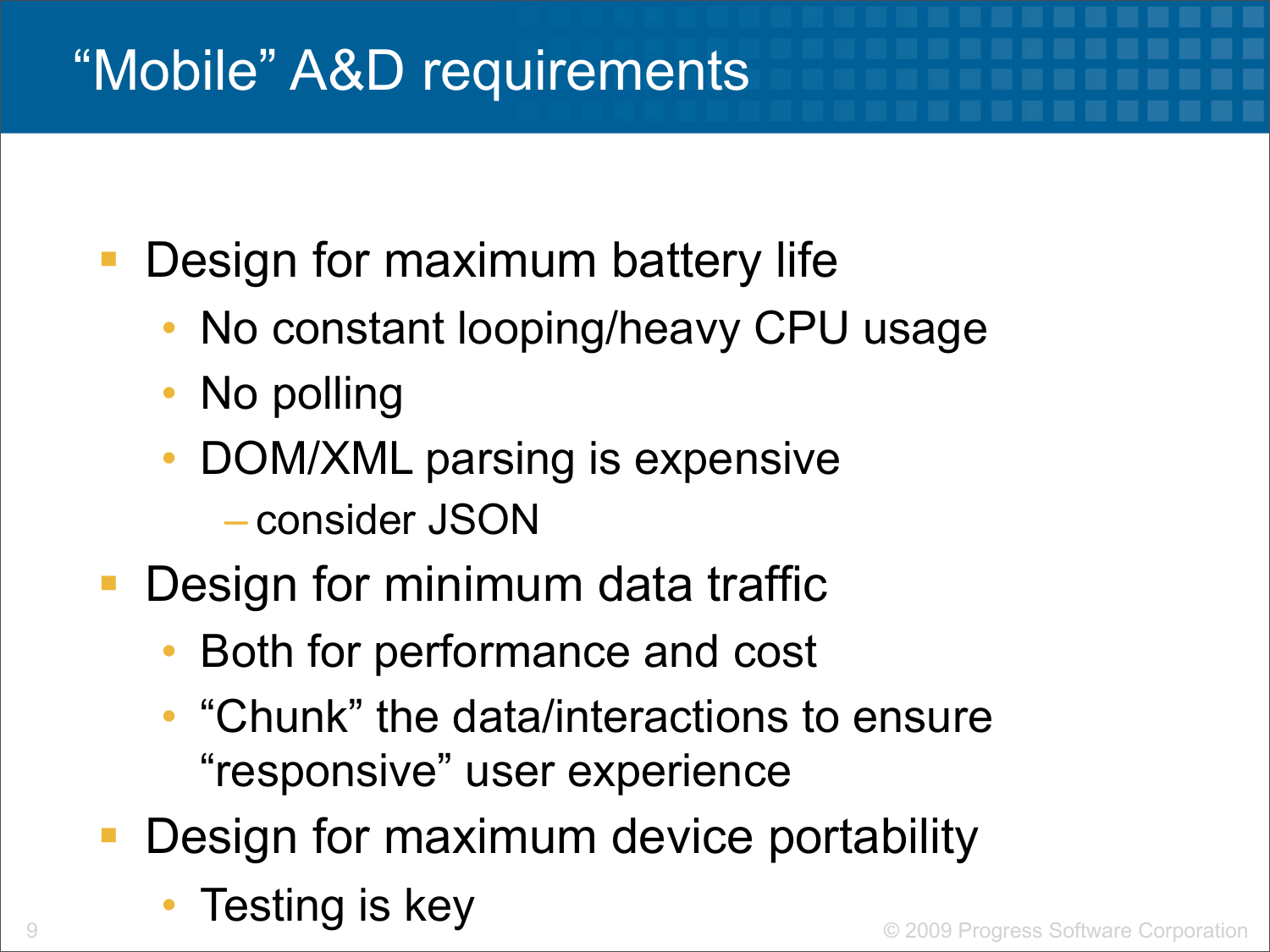*Categories, behavior, ...*

- **"On Device" Mobile Application** 
	- e.g. Game lots of computing, not a lot of web access/traffic
- **The "True" Mobile Web Application less** computing, but lots of interactions with lots of services
	- EMail, Twitter, ..., Online Banking large number TXs, but (hopefully) small size of TX
- Behavior ...
	- short interrupt driven, expect fast reaction, "explore" (desktop) vs. "focused" (mobile)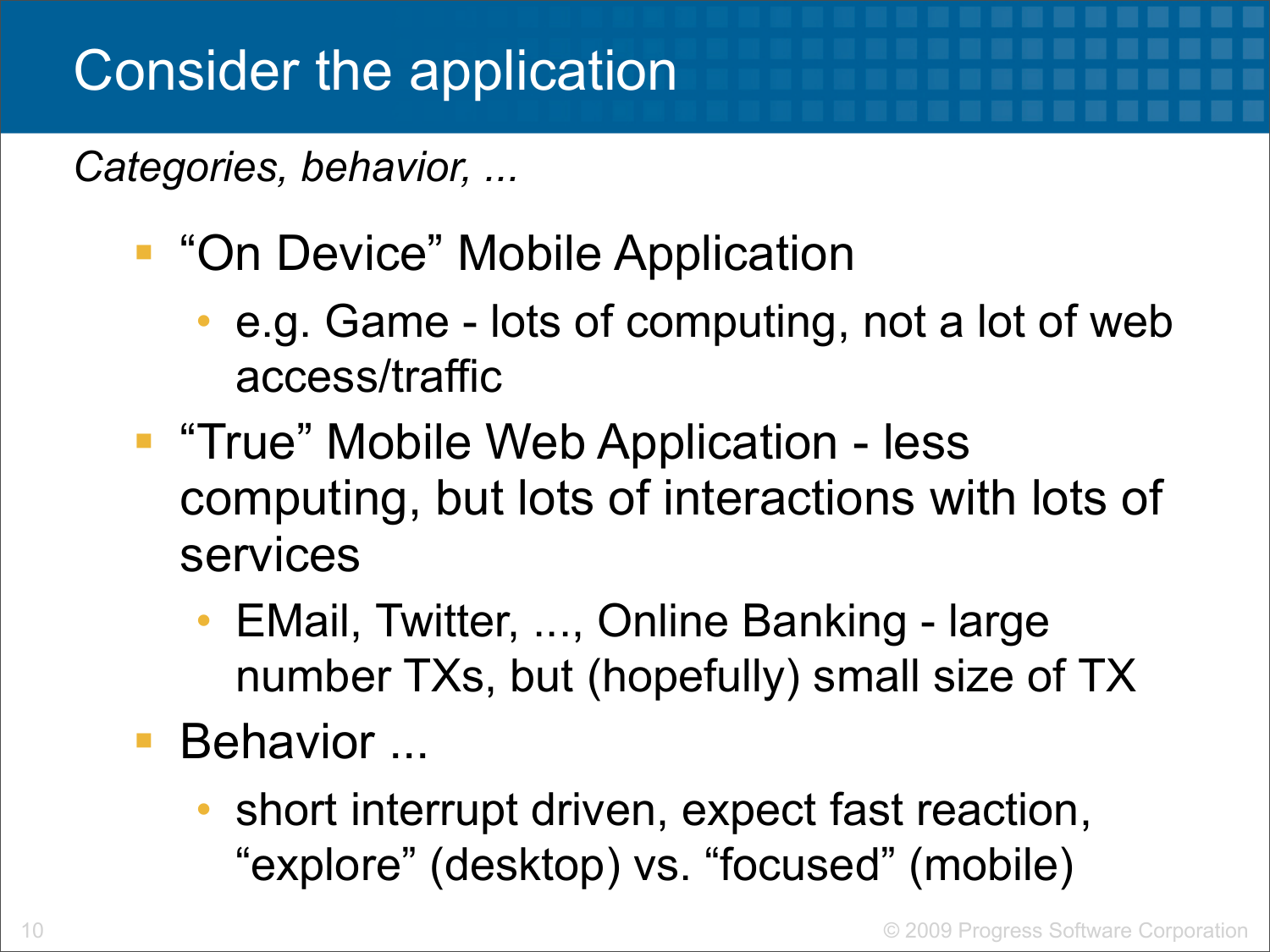#### What are the options (revisted)?

*One way to look at it ... (the "if-you-have-to" approach)*

#### Go Native ...

- iPhone SDK (Objective-C), Windows Mobile (C++), Symbian (C++), Palm (C++), Blackberry (C++), Android (C++)
- High cost, very good results
- **Use Java...** 
	- CLDC/MIDP, CDC, AGUI, OSGi, lots of JSRs
	- Medium cost, good results
- Use the Browser (and AJAX :)) ...
	- Internet Explorer, Safari, Firefox, Opera
- 11 © 2009 Progress Software Corporation • Low cost, maybe "good enough" results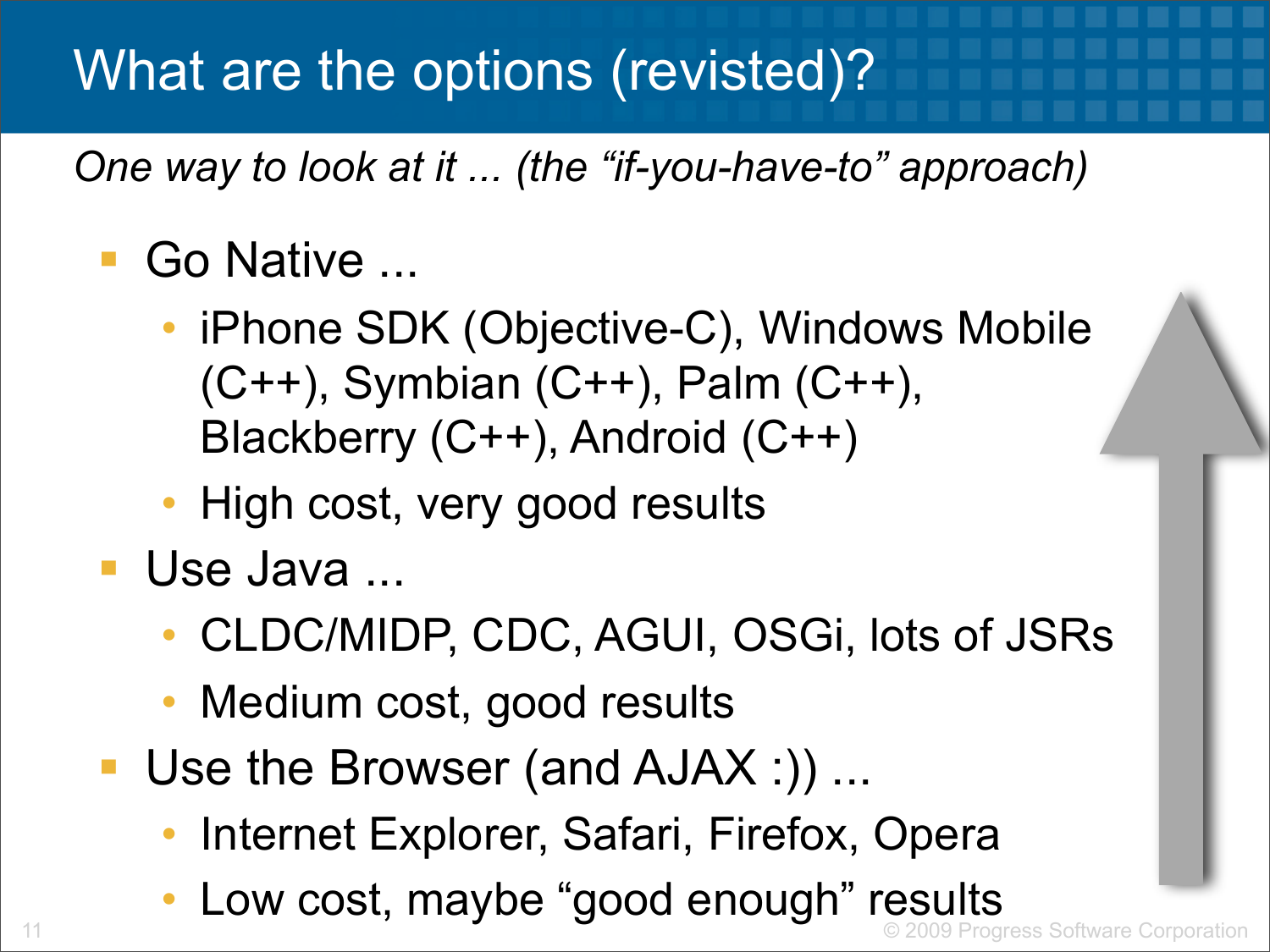

- Why is this relevant?
- Characteristics of a Mobile-SOA Platform
	- Comparing the available approaches
- Using AJAX to get the job done
	- Introducing AJAX and some relevant Apache **Projects**
- Summary, Wrap Up and Q&A
	- The "Sensoric" Revolution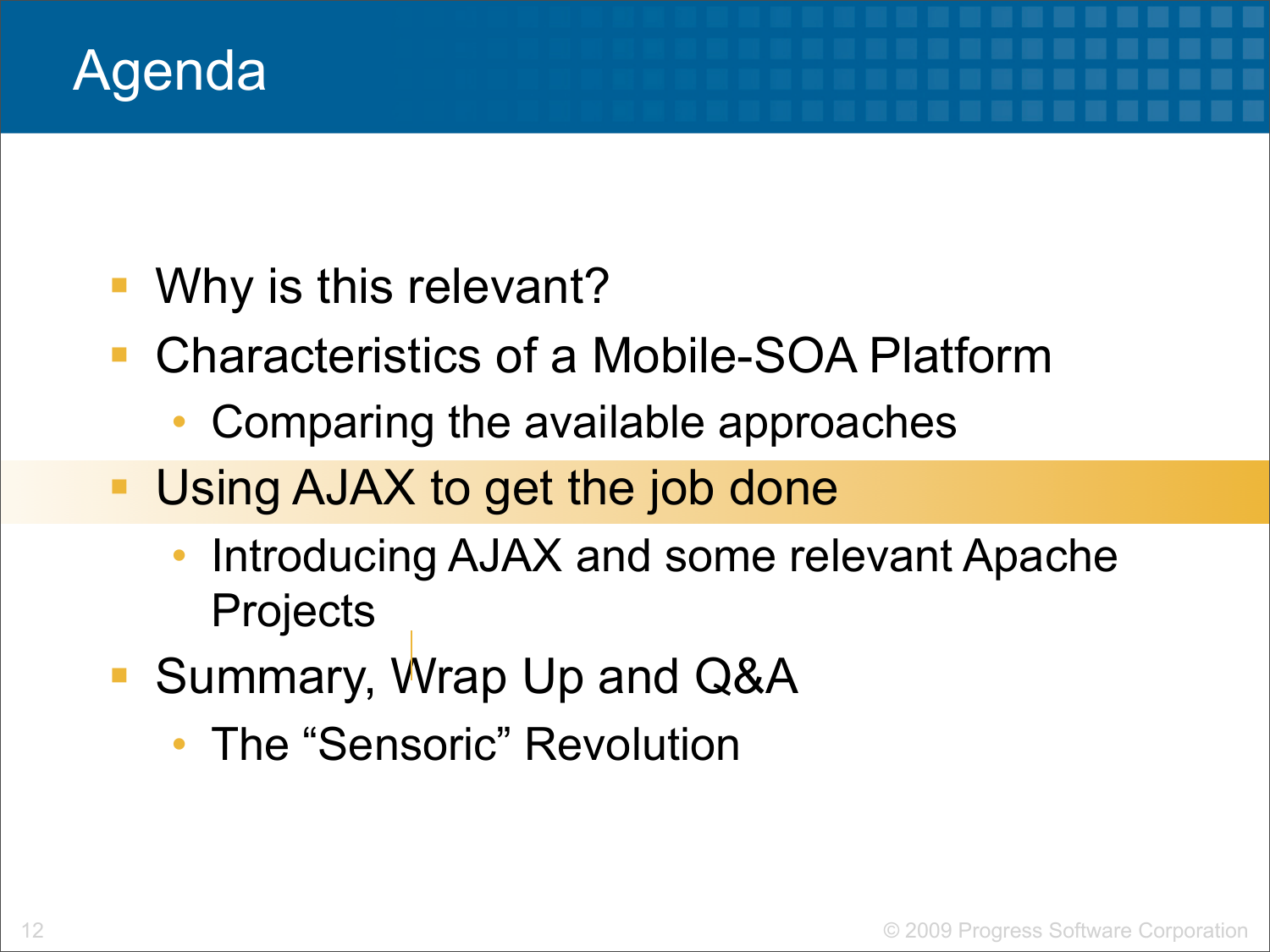#### The "1-Slide" AJAX Tutorial :)

*Background and Concepts ...*

- Asynchronous JavaScript and XML (AJAX)
	- Coined by James Garret [2005]
- Based on ...
	- JavaScript, DOM (HTML/XML) and **XMLHttpRequest**
- **Allows for interactive, partial, req/resp-style** updates/refreshes of web-pages/content
- Famous use-cases ...
	- Google-Suggestions
	- DART-Tracker (at least for me :))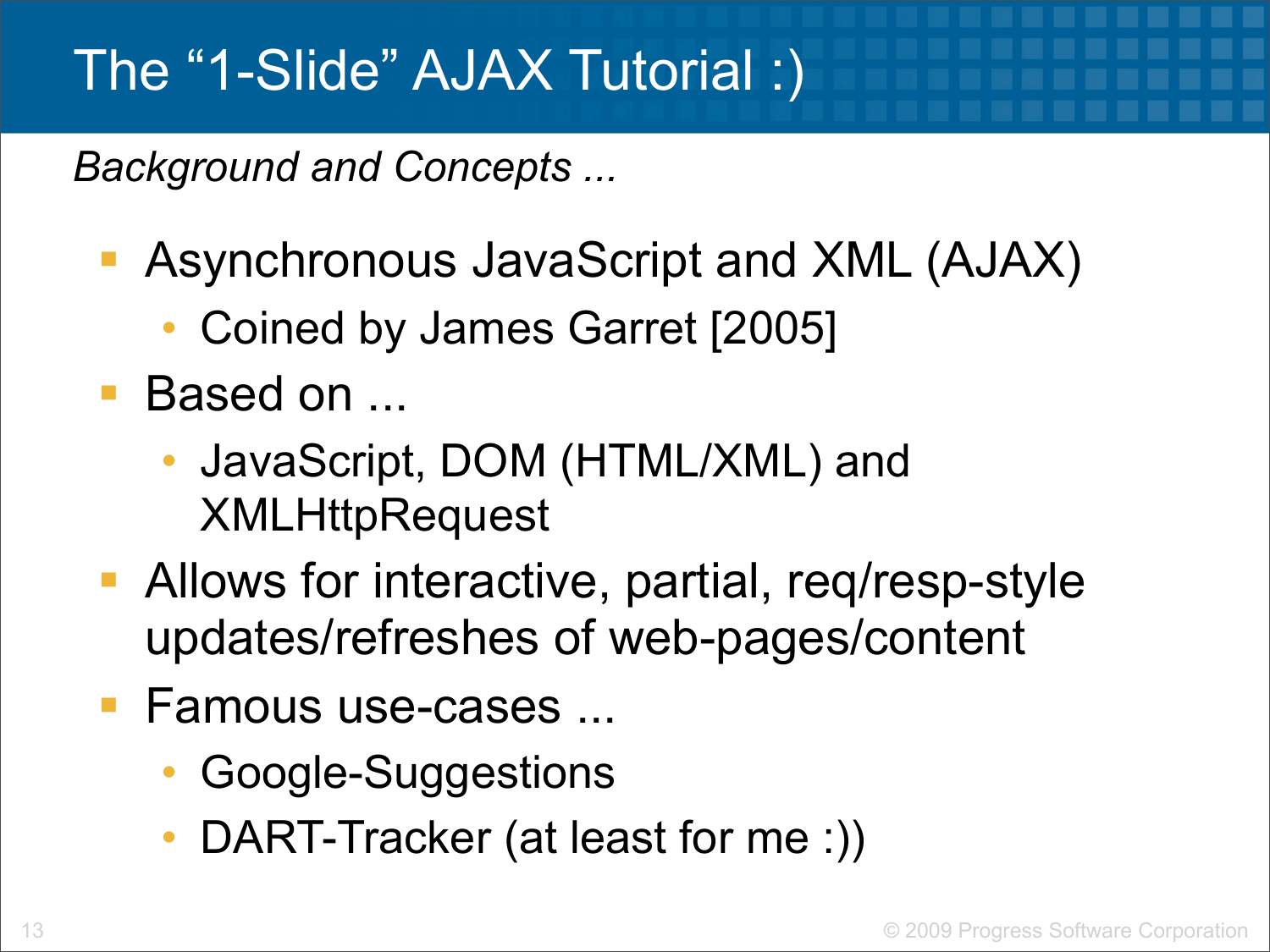#### The "1-Slide" AJAX Tutorial :)

#### *... a sequence diagram ...*

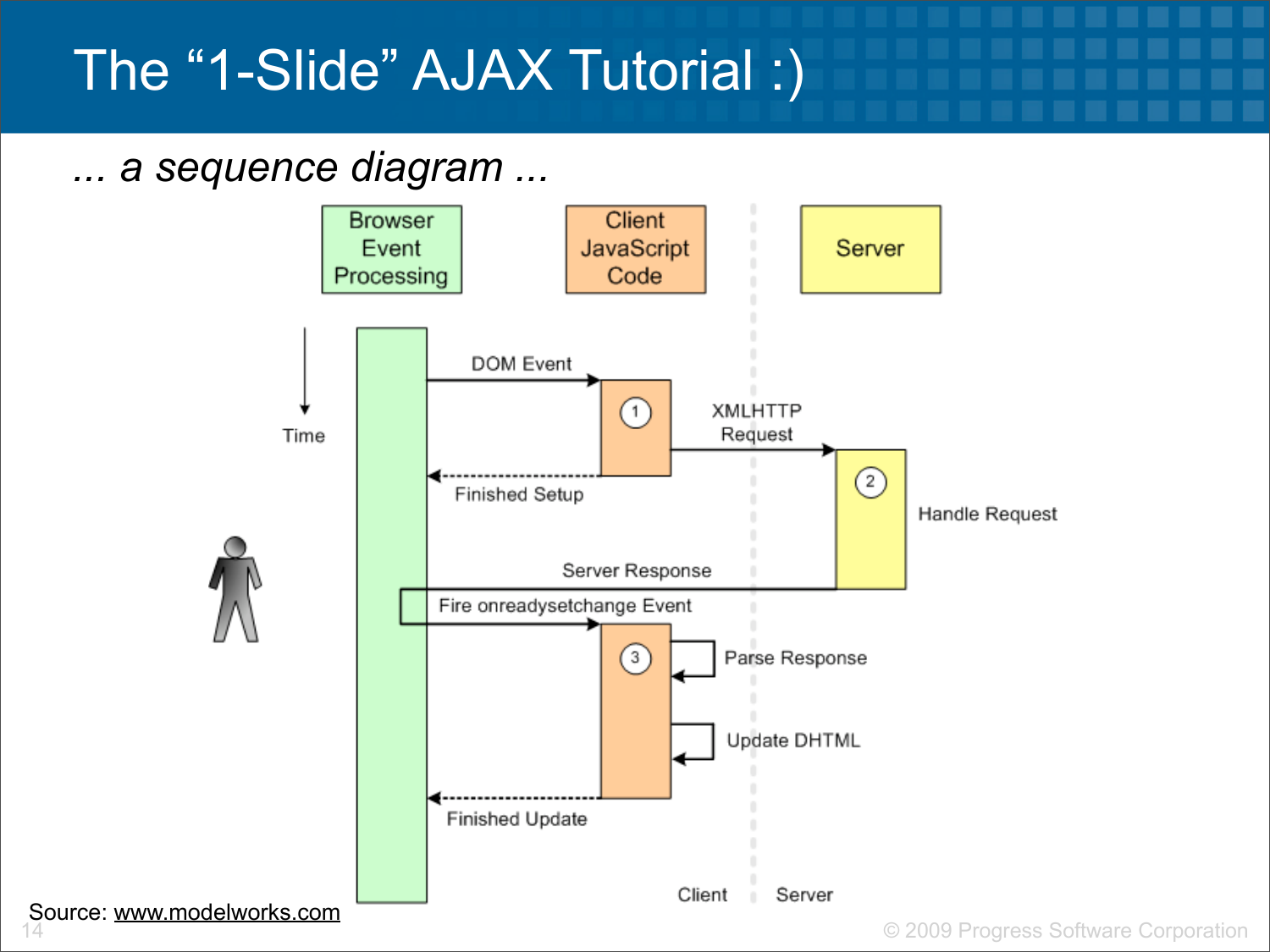#### The "1-Slide" AJAX Tutorial :)

*... and some source code :).*

```
<a onClick="onClickSayHi()">Say Hi!</a>
---
function onClickSayHi() { 
  var xmlHttpRequest = GetXmlHttpRequestObject(); 
   // setup anonymous callback function to deal with response 
   xmlHttp.onreadystatechange = function() { 
     if(xmlHttp.readyState != 4) return; 
     // LOTS of unmarshaling code goes here 
   } 
   // LOTS of marshaling code goes here 
   xmlHttp.open("GET", url, true); 
   xmlHttp.send(null);
```
}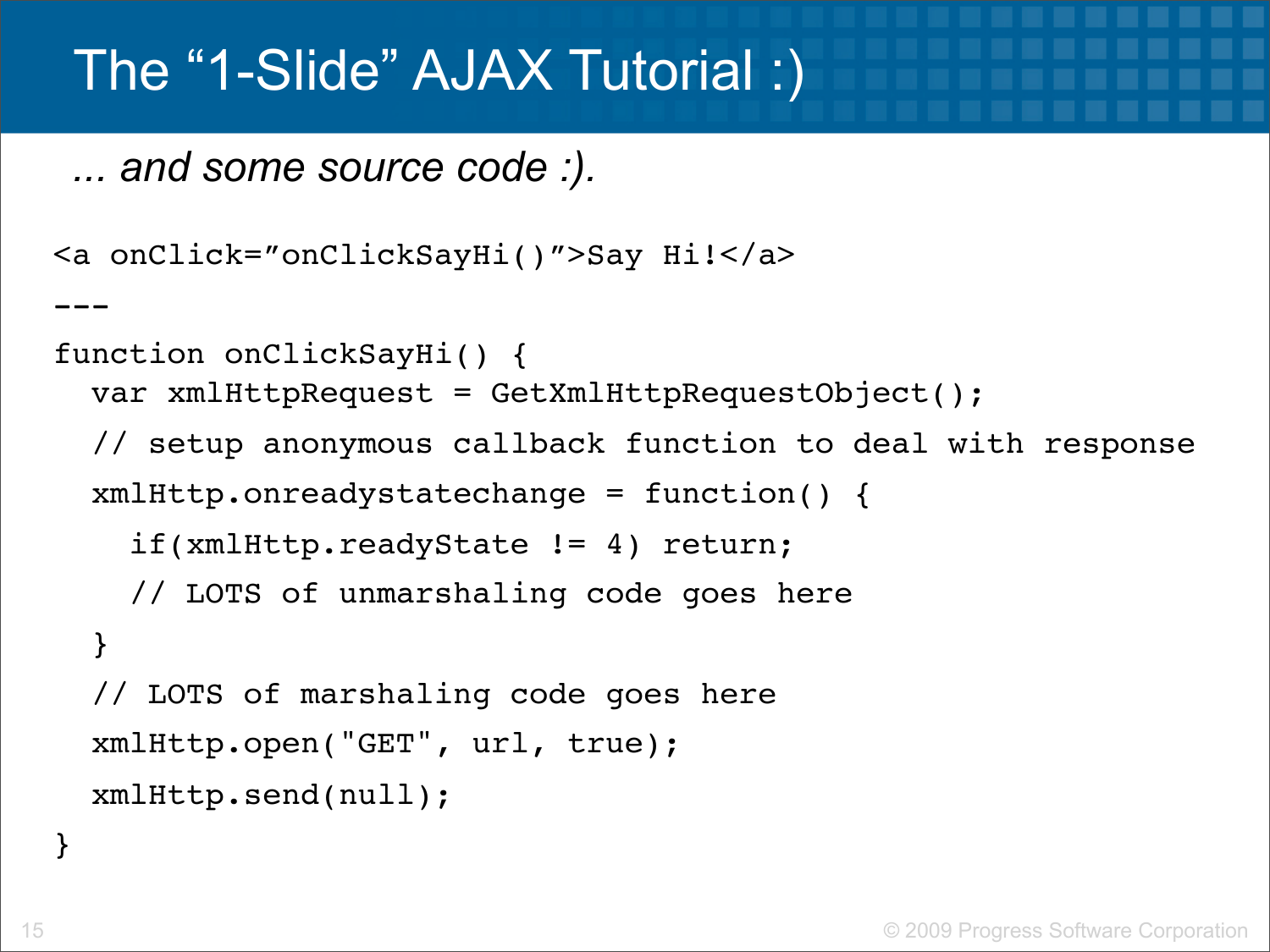#### The browser "maze" ...

*... and how to navigate it.*

- Opera Mini Presto
- (Apple/iPhone) Safari Webkit
- (Google) Android Webkit
- Nokia (s60) Webkit
- Access Netfront Netfront
- (RIM) Blackberry Mango
- (Palm) Blazer Netfront
- (MS-Windows Mobile) Internet Explorer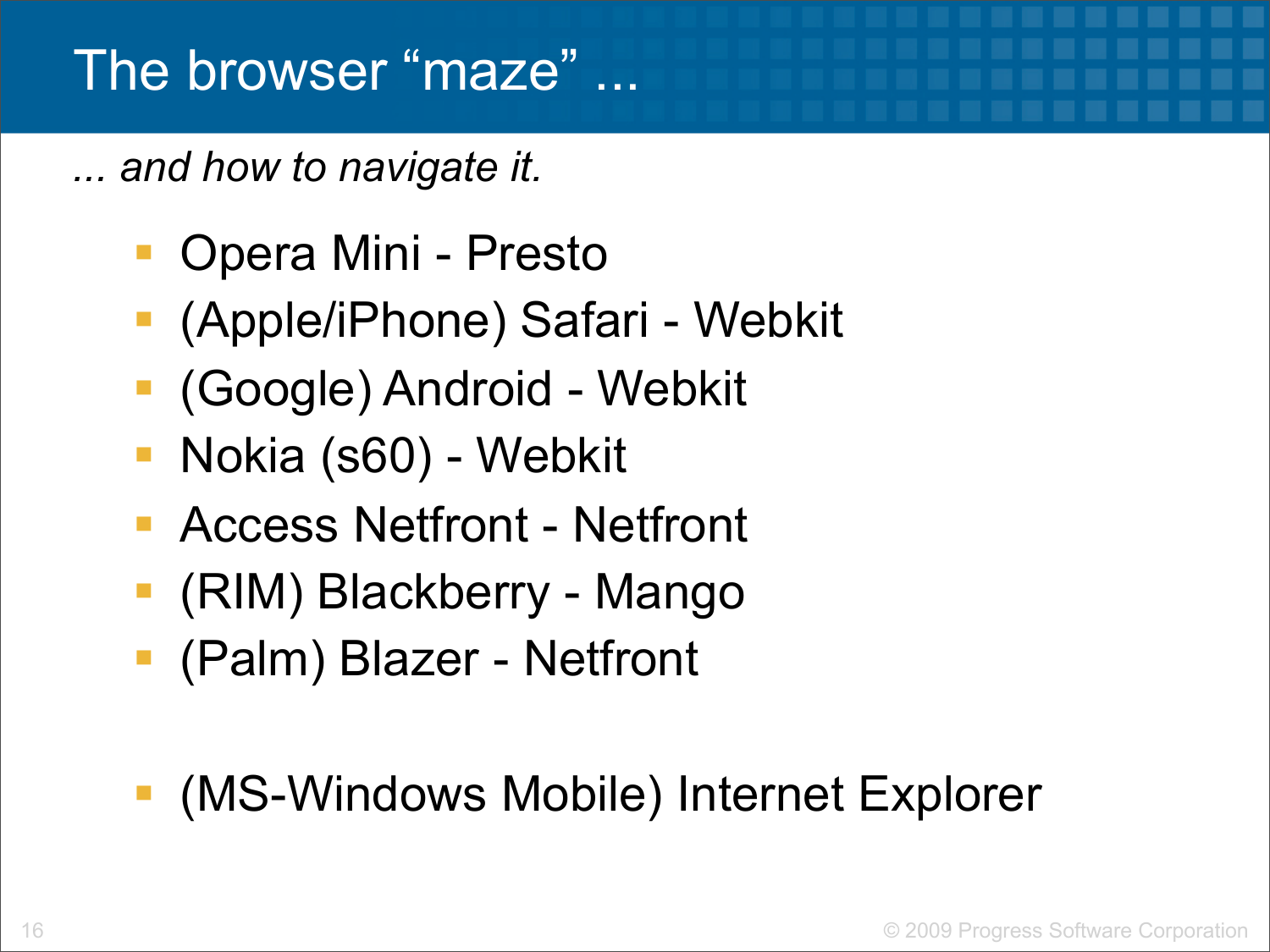*... and how to overcome them.*

- **Hidden server interaction creates a risk for** the user experience
	- Ensure UI behavior is in sync with network behavior
- DOM/XML marshaling must be managed
	- To manage CPU and battery
- Services wrapping required
	- for Technologies e.g. CORBA to HTTP/XML
	- for Semantics Distributed to Mobile
- **Limited access to device features**
- 17 © 2009 Progress Software Corporation No solution - consider JAVA, Native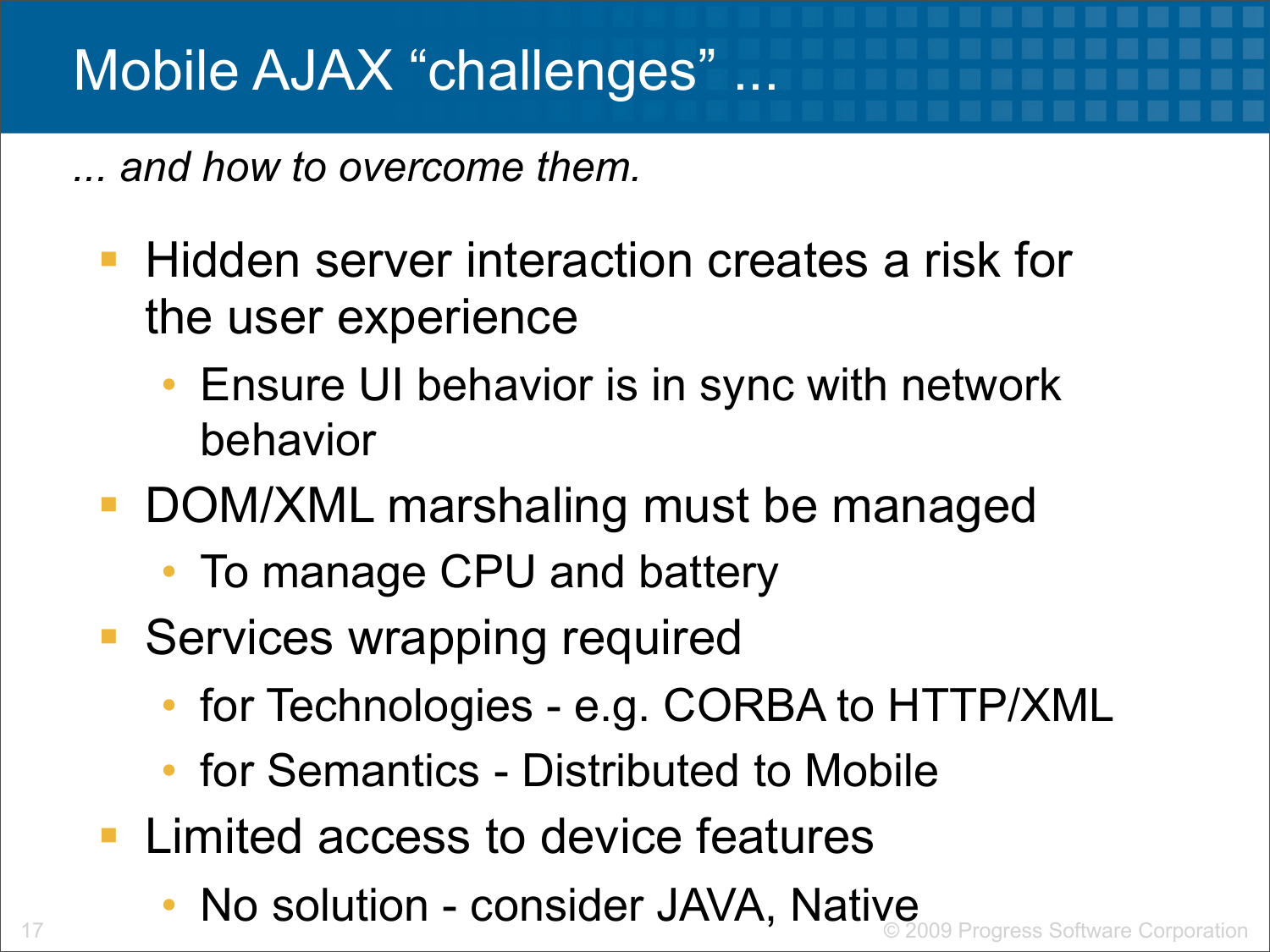#### Using Apache Projects to get the job done

- Server-side SOA platform
	- Apache ServiceMix, ActiveMQ, **CXF**
- Server-side service wrapping is required
- But what to do about the client side ... ?

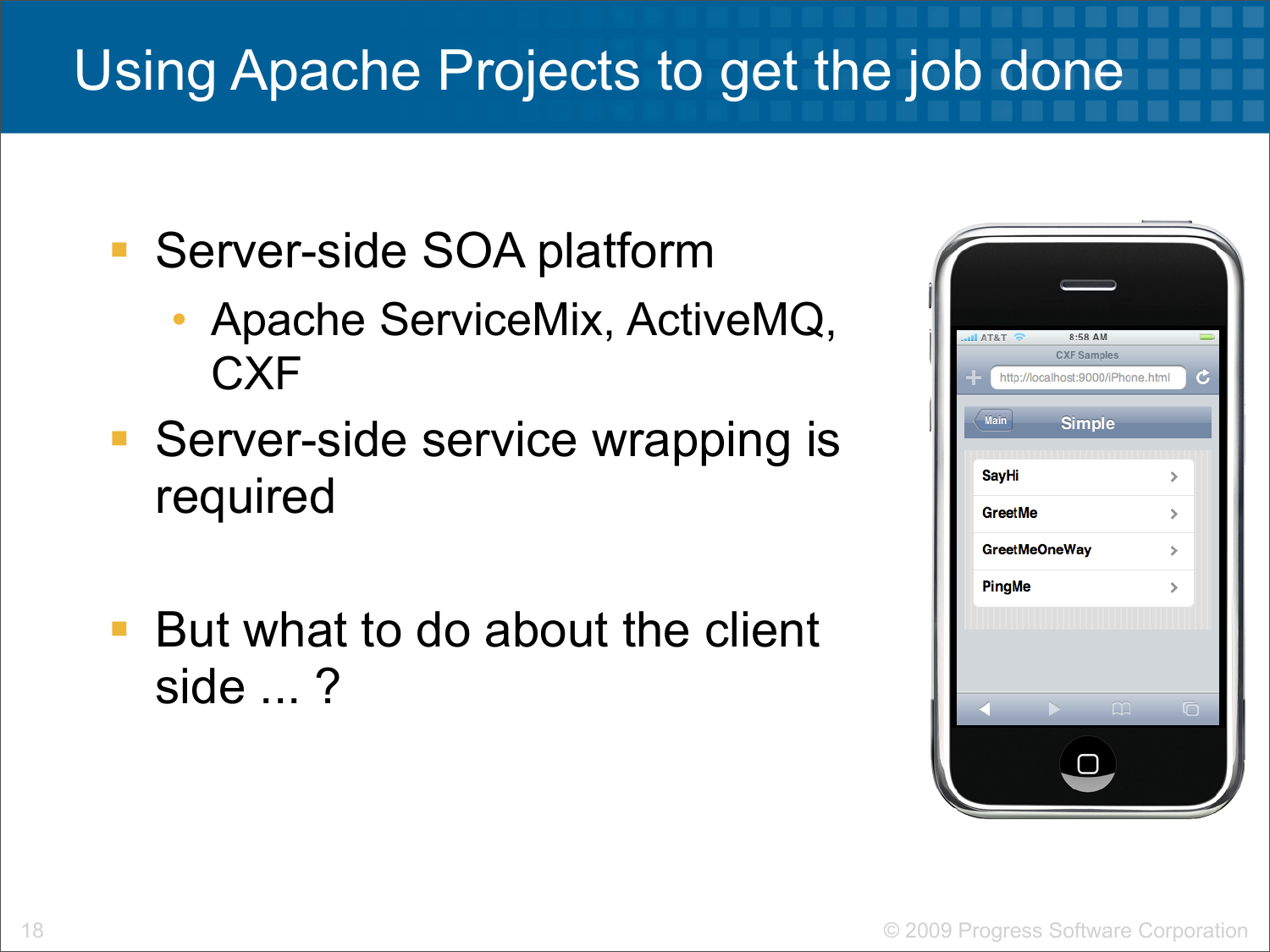### Using Apache CXF to access the Mobile SOA

- **Java-Script generation** capabilities
	- wsdl2js, ...?js URL extension
	- supports SOAP, XML, JSON
- Very simple API
	- onSuccess(), onError(), ...
- **Eliminates**" marshaling code
- **No** "installation" needed
- **Source Code/Podcast** 
	- [www.tritsch.org](http://www.tritsch.org)  Podcast

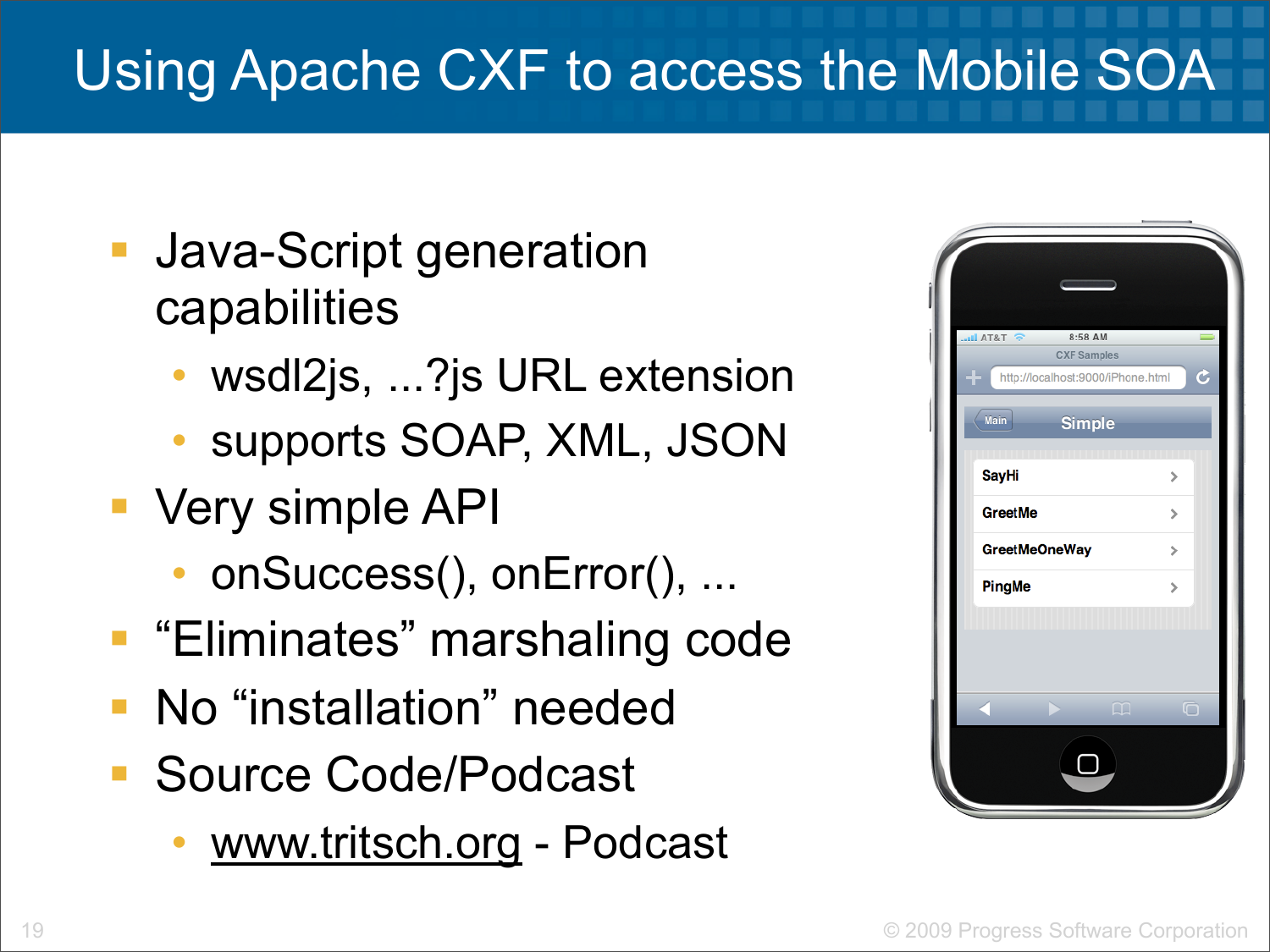

- Why is this relevant?
- Characteristics of a Mobile-SOA Platform
	- Comparing the available approaches
- **Using AJAX to get the job done** 
	- Introducing AJAX and some relevant Apache **Projects**
- Summary, Wrap Up and Q&A
	- The "Sensoric" Revolution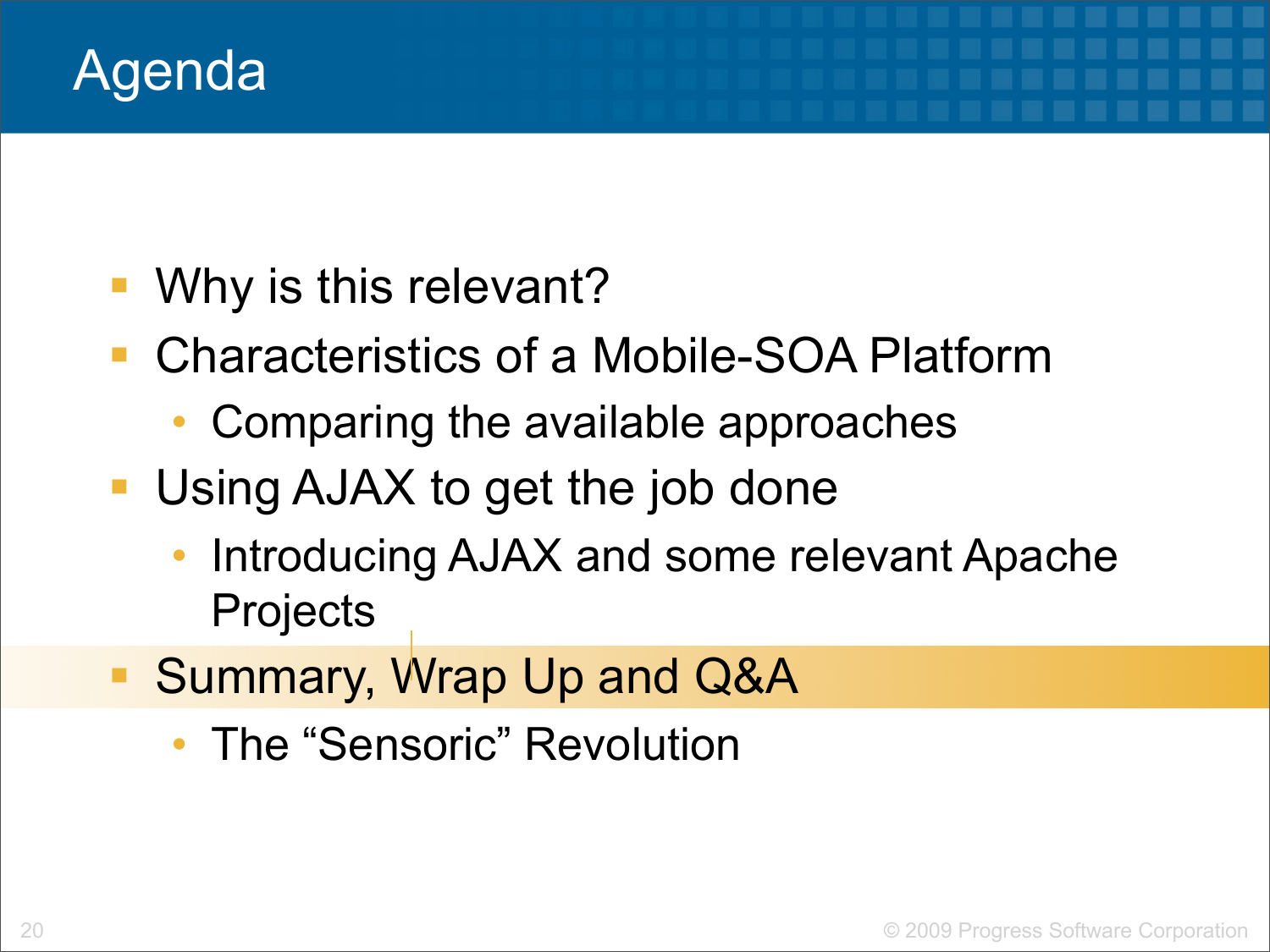*... in case you want to learn more.*

#### <http://www.apache.org>- SMX, AMQ, CXF

- <http://www.openajax.org> Mobile AJAX TF
- <http://www.youtube.com> Demystify AJAX
- <http://www.w3schools.com> AJAX, DOM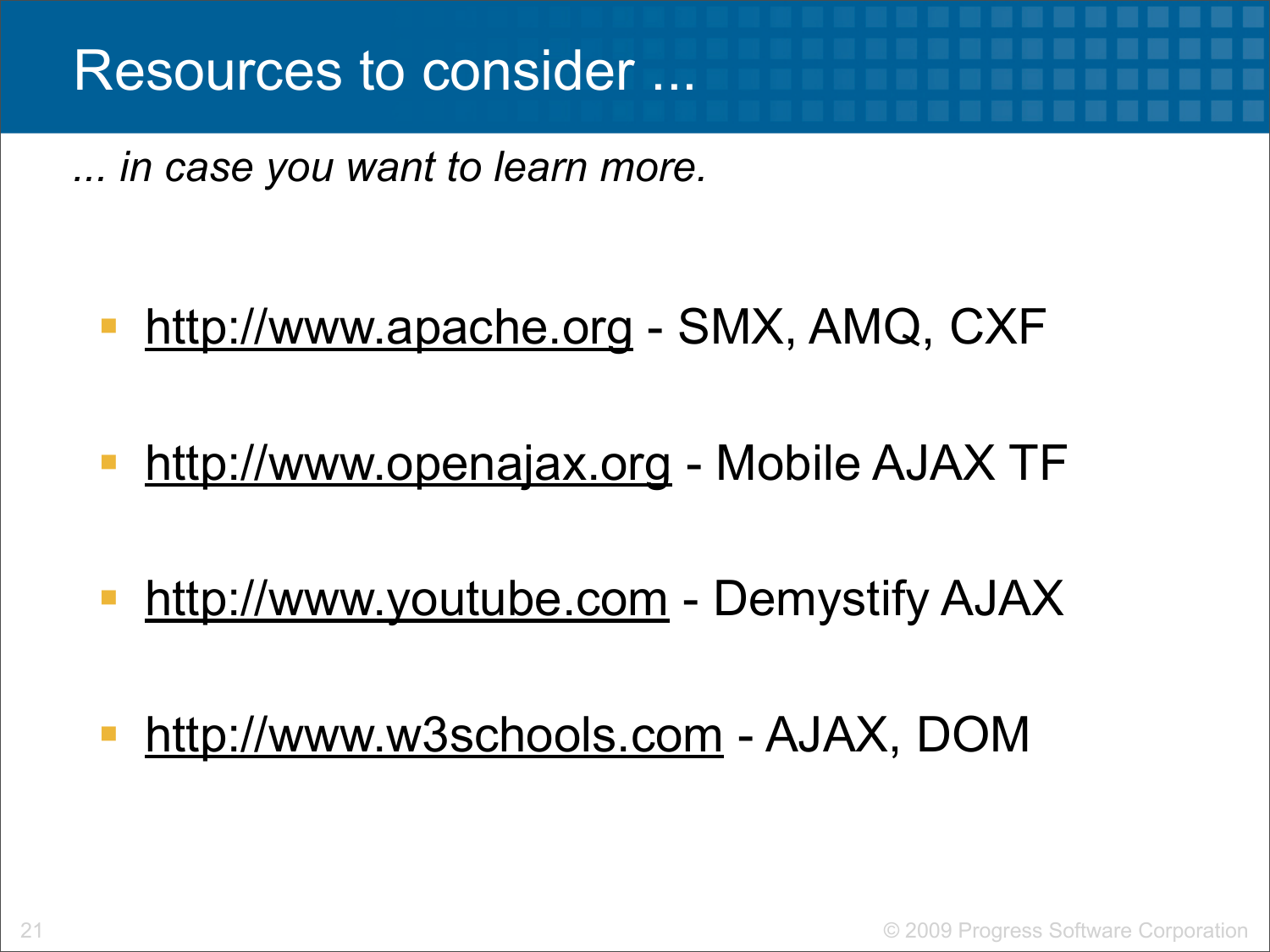- Given the right requirements, using AJAX is a viable approach to build mobile applications/ solutions
- You still need to wrap the services :)
- Apache open source projects can help you to build a/the Mobile SOA platform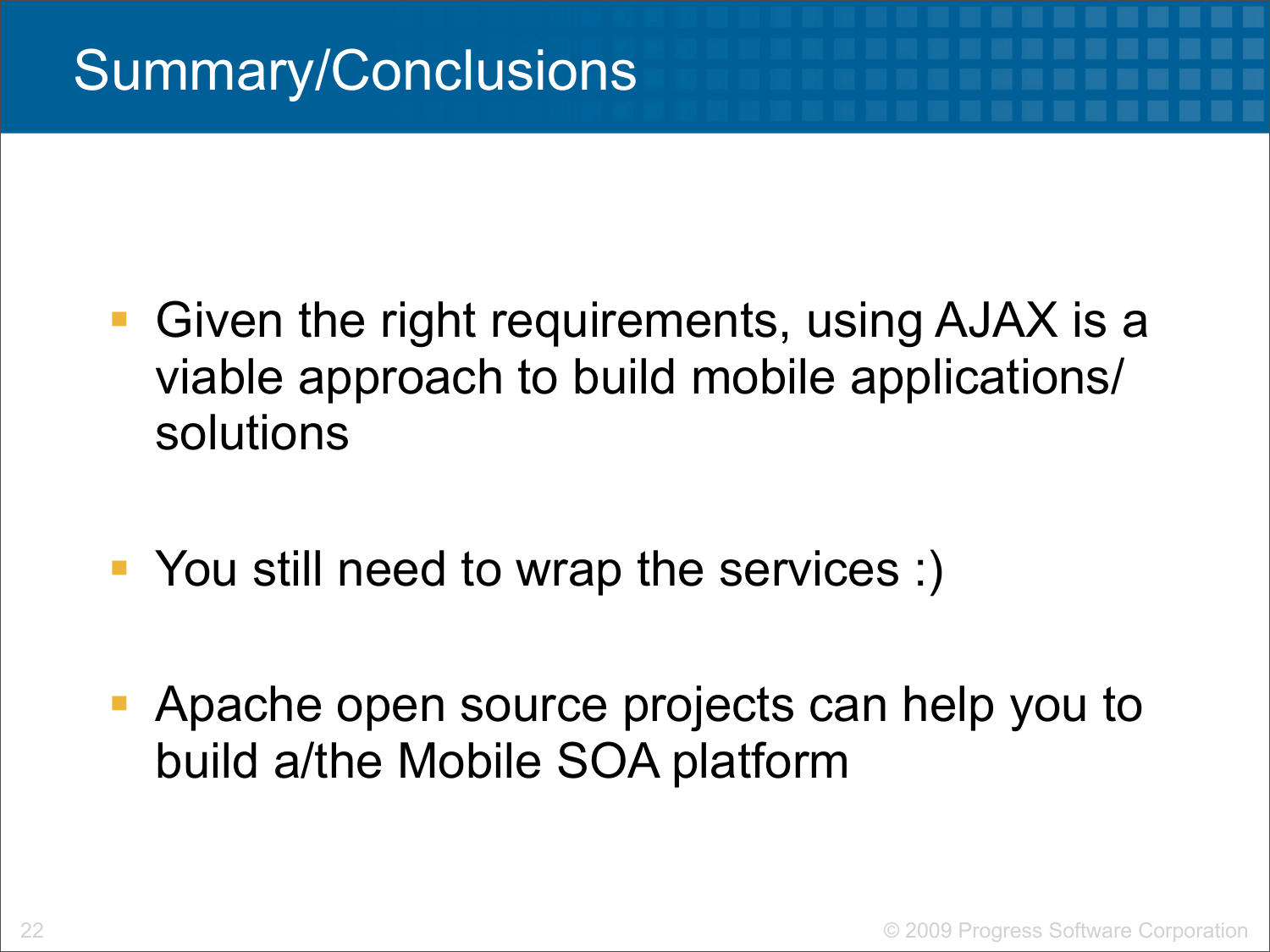#### **Questions**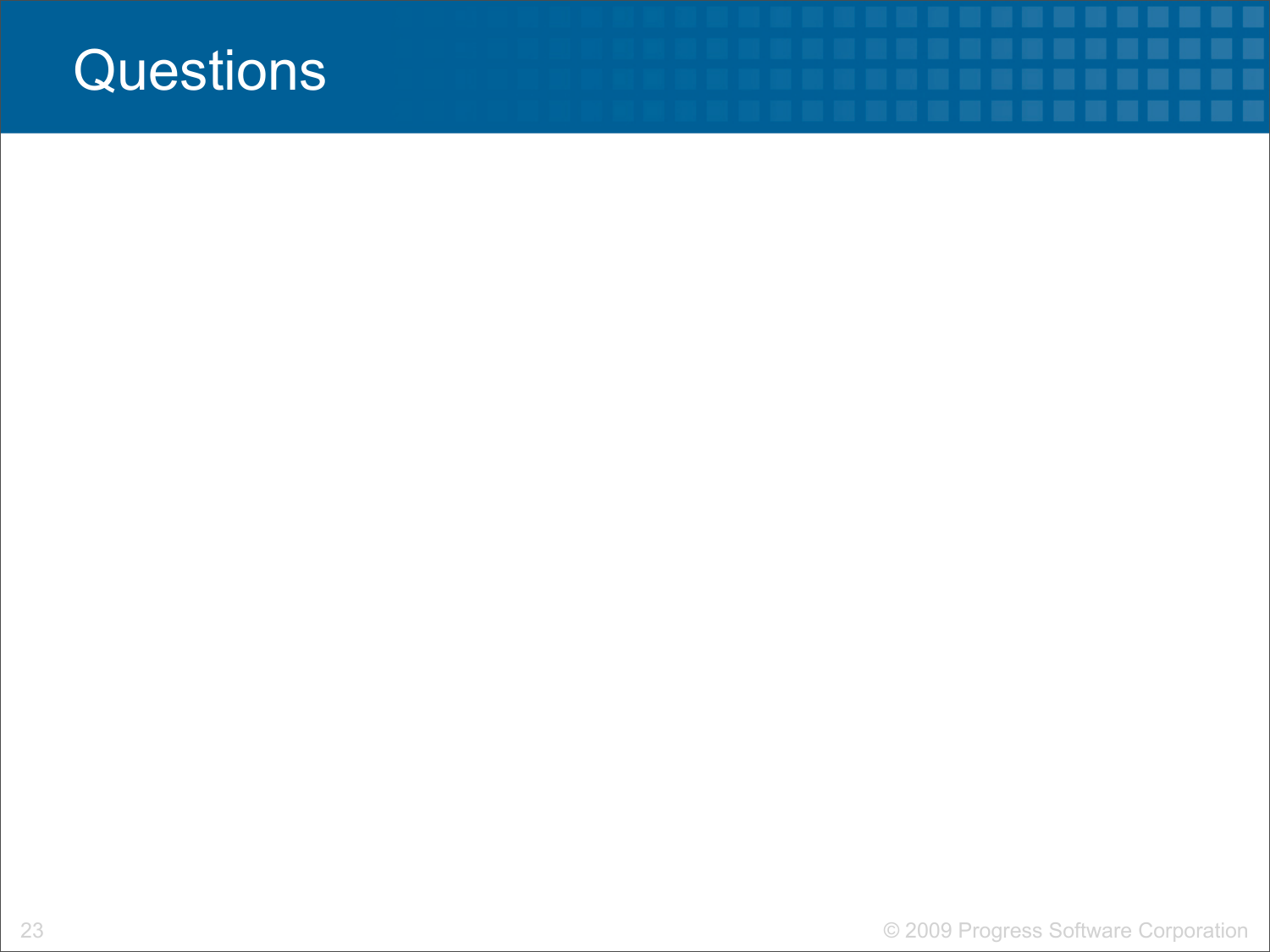

# Thank You!